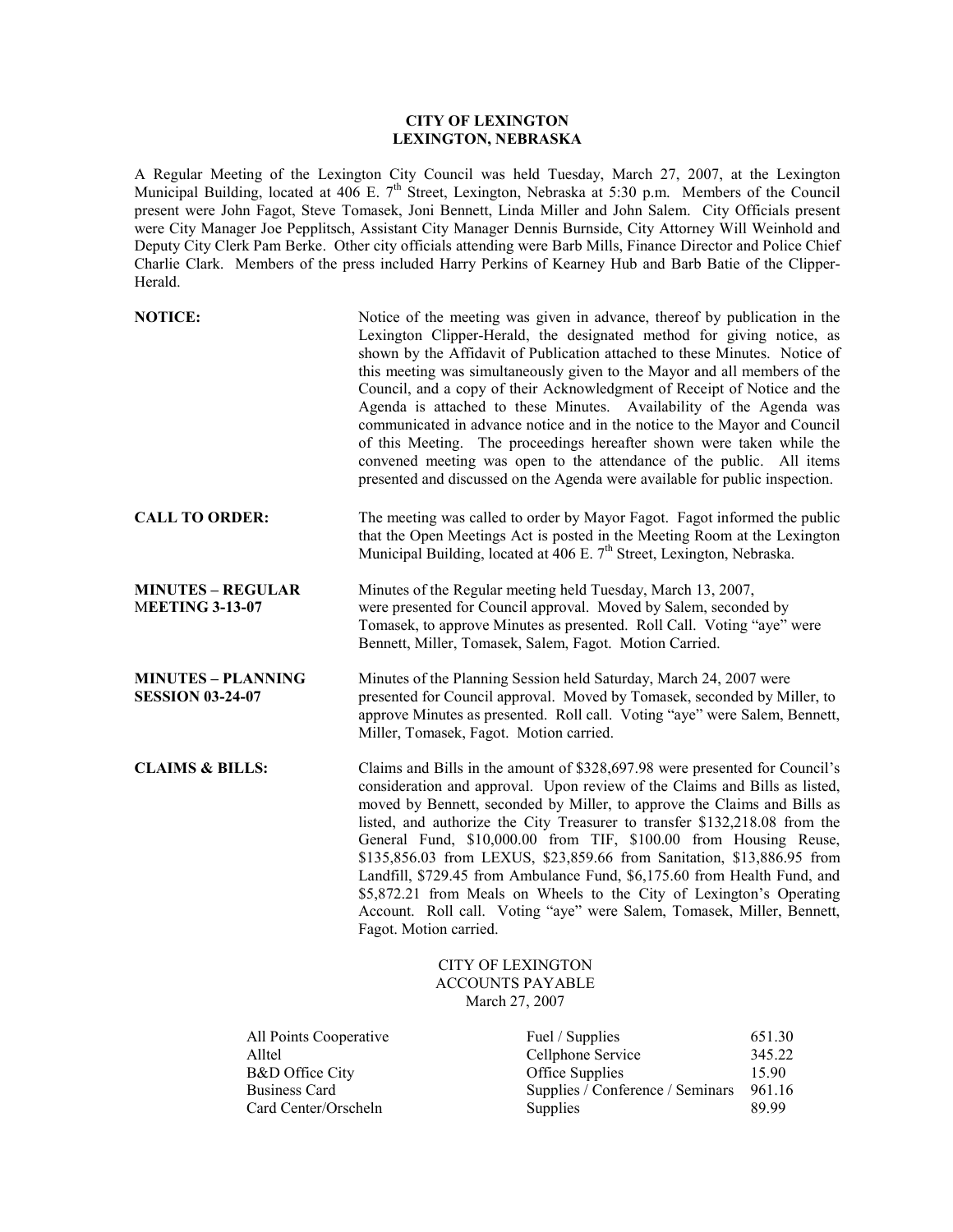| Case Credit Advantage                                 | <b>WWTP</b> Supplies                 | 25.90      |
|-------------------------------------------------------|--------------------------------------|------------|
| Cash-Wa Distributing                                  | Food & Supplies                      | 1,271.21   |
| Central Garage Fund                                   | Repairs / Service                    | 4,987.47   |
| Certified Laboratories                                | <b>Central Garage Supplies</b>       | 494.64     |
| Dawson Area Development                               | CDBG / GGC                           | 5,000.00   |
| Dawson County Handibus                                | Transportation                       | 22.00      |
| Demco                                                 | <b>Library Supplies</b>              | 246.50     |
| Eakes Office Plus                                     | Office Supplies                      | 186.67     |
| Family Eyewear                                        | <b>Safety Glasses</b>                | 140.00     |
| <b>Farmer Brothers Coffee</b>                         | Food & Supplies                      | 31.24      |
| Force America, Inc.                                   | <b>Central Garage Supplies</b>       | 481.75     |
| Gale Group, The                                       | <b>Books</b>                         | 44.14      |
| HD Supply Waterworks                                  | <b>Water Supplies</b>                | 72.54      |
| H. O. Smith Co.                                       | Title Certificate                    | 100.00     |
| Health Claims Fund                                    | Claims                               | 4,078.71   |
| Hipp Wholesale Foods, Inc.                            | Food & Supplies                      | 763.30     |
| Holbein, Dahlas D.                                    | Maint. & Cleaning                    | 850.00     |
| <b>Ingram Library Services</b>                        | <b>Books</b>                         | 902.01     |
| Keep Lexington Beautiful                              | <b>Wal-Mart Donation</b>             | 250.00     |
| Kemps-Gillette                                        | Beverages                            | 192.22     |
| Lakeside Country Club                                 | Membership                           | 892.00     |
| League of Nebraska Municipalities                     | Conference                           | 140.00     |
| Lexington Boy Scouts Troop 88                         | Recycling                            | 18.00      |
| Lexington Boy Scouts Troop 144                        | Recycling                            | 18.00      |
| <b>Lexington Girl Scouts</b>                          | Recycling                            | 36.00      |
| Lexington Newspapers, Inc.                            | Publications                         | 367.10     |
| Lexington Utilities Systems                           | Utilities                            | 23,600.79  |
| Payroll                                               | Wages                                | 101,913.30 |
| Social Security                                       | Employer Portion / FICA Med          | 7,555.24   |
| <b>First National Bank</b>                            | Employer Portion / Pension           | 3,663.02   |
| <b>First National Bank</b>                            | Police Pension                       | 1,295.90   |
| ICMA                                                  | <b>City Manager Pension</b>          | 356.81     |
| Lexington True Value                                  | Supplies                             | 198.15     |
| Marquez, Alejandra R.                                 | <b>Utility Refund</b>                | 49.01      |
| McCookNet Internet Service                            | Service                              | 139.00     |
| Mead Lumber                                           | Supplies                             | 27.31      |
| <b>Mead Rental Center</b>                             | <b>Central Garage Supplies</b>       | 76.93      |
| Mid-Nebraska Food Bank                                | Food & Supplies                      | 44.28      |
| Mid-Nebraska Printing                                 | Office Supplies / Copies             | 356.70     |
| Milco Environmental Services, Inc.                    | Water Analysis / Disposal Site       | 10,629.95  |
| Miller & Associates                                   | <b>Retainer Service</b>              | 800.00     |
| Mr. Automotive                                        | <b>Central Garage Supplies</b>       | 28.33      |
| Municipal Supply                                      | <b>Water Supplies</b>                | 525.52     |
| NE Conf of Building Officials & Inspectors Membership |                                      | 115.00     |
| Nebraska Dept. of HHS Laboratory                      | <b>Water Testing</b>                 | 2,111.00   |
| Nebraska Library Association                          | Conference/Seminars/Membership 75.00 |            |
| Nebraska Machinery                                    | <b>Central Garage Supplies</b>       | 170.24     |
| Neopost                                               | Postage                              | 1,500.00   |
| <b>Overton Community Center</b>                       | Meals on Wheels                      | 100.00     |
| Pace Analytical                                       | Landfill Water Analysis              | 3,257.00   |
| Platte Valley Auto Mart                               | Central Garage Supplies              | 106.23     |
| Plum Creek Market Place                               | Food                                 | 19.67      |
| Plum Creek Motors                                     | Service / Parts                      | 331.13     |
| Plum Creek Telephone Systems                          | Phone Repair                         | 65.00      |
| Randy Hood Salvage                                    | Special Waste Expense                | 100.00     |
| S & W Auto Parts, Inc.                                | Central Garage Supplies              | 1,083.42   |
| Service Master Mid Nebraska                           | Library Cleaning Service             | 742.50     |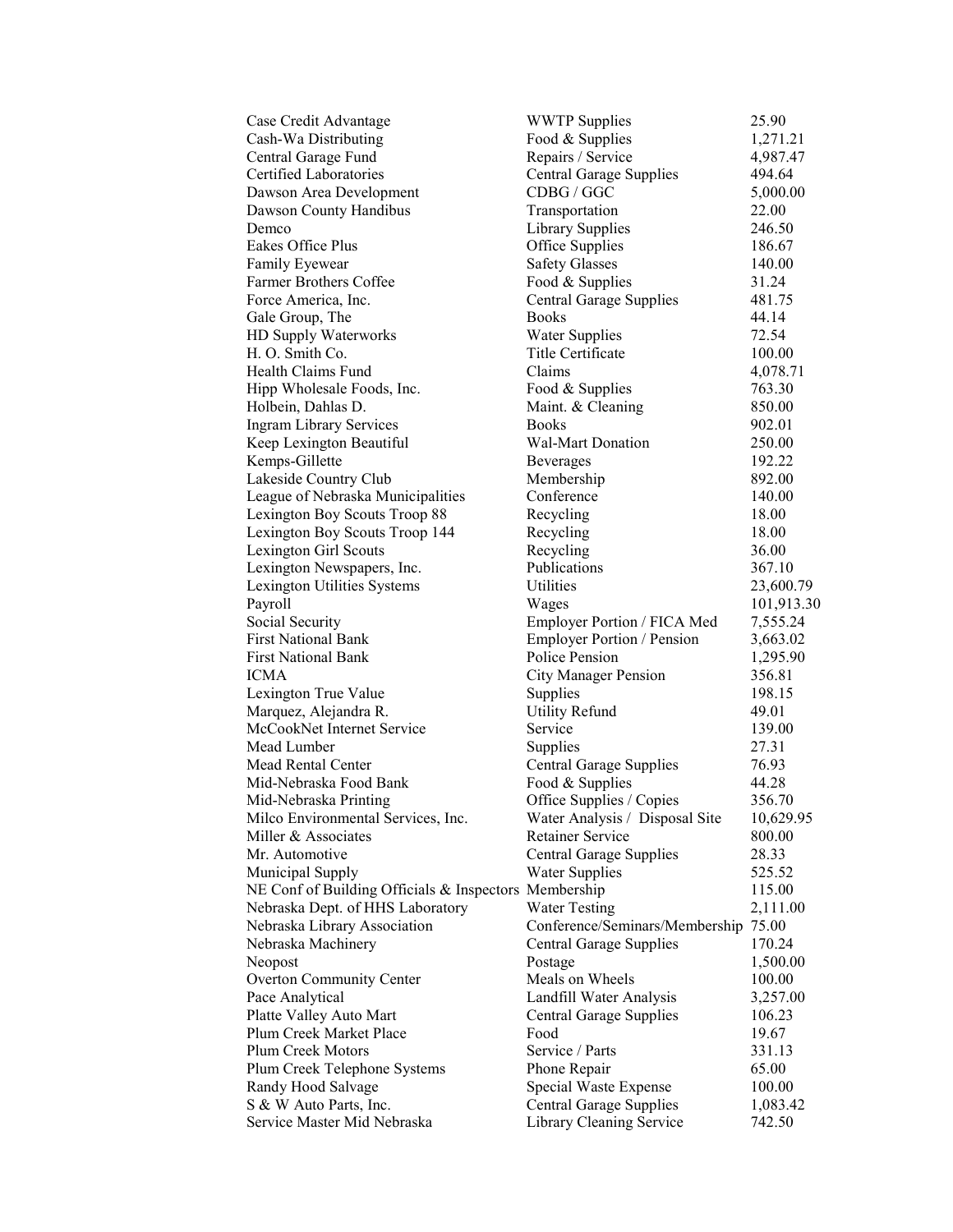T. O. Haas Tire Co., Inc. Repair Egan Supply Company Galls, Inc. Police Supplies Lubberstedt, W. Wesley

Sign Pro Library Supplies 223.50<br>
T. O. Haas Tire Co., Inc. Repair 227.05 Tep's Food 36.59 TierOne-Lib. Petty Cash Postage 21.64 U-Save Business Equipment Office Supplies 445.29 Wal-Mart Supplies 268.08 Wesco Distribution, Inc. Electric Supplies 3,006.18 All Points Cooperative Fuel Fuel 39.70 Barco Municipal Products Water Supplies 193.71 Berke, Pam Conference / Seminars 90.21 Brown Traffic Products Electric Poles / Supplies 1,420.84 Card Center/Orscheln Electric / Park / WWTP Supplies 255.81 Community Redevelopment Authority TIF Payment to CRA 10,000.00 Conney Safety Products Street / Parks / Supplies 373.35 Dan's Sanitation Sanitation Fees 23,859.66 Davis Energy, Inc. Fuel Fuel 188.98 Dawson Pest Control GGC Service 27.00 Designer Craft Woodworking Council Chamber Remodel 1,920.00 Eakes Office Plus **Library Supplies** 396.36<br>
Egan Supply Company Street Supplies 34.74 Electric Fixture Electric / Street Supplies 91.66 Flowers of Joy Complete Supplies 47.08<br>
Galls Inc. 23.99 Gempler's, Inc. Communication Uniform Expense 297.85 Health Claims Fund Claims Claims 1,889.89<br>
Home Federal Savings Claims Loader Payment 15.145.59 Home Federal Savings Loader Payment 15,145.58 Ingram Library Services Books 57.68 Jim Phillips Construction Street Repair 1,027.00 K & K Parts Co., Inc. Water Supplies 125.58 K Lawn Service 3,079.81 Kratzer Electric, Inc.<br>
Lexington, City of Franchise / Service Fees 48,088.49 Franchise / Service Fees Lexington Newspapers, Inc. Publications 472.15 Lexington True Value GGC / Library Supplies 47.82<br>
Lubberstedt, W. Wesley Hike/BikeTrail Project 150.16 Mead Lumber **Electric/Water/WWTP/Supplies** 145.35 Michael Todd & Co., Inc. Street Supplies 270.01 Mid-Nebraska Printing Office Supplies 23.20 Midwest Laboratories, Inc. WWTP Testing Supplies 925.00 Municipal Supply Water Supplies / Meters 2,514.15 Naumann, Sondra Cleaning Service 54.00 Nebraska Forest Service **Advertising** 50.00 NE Dept of Environmental Quality Certification Renewal 150.00<br>Paris, Tom Blectric Dept. Repair 36.20 Paris, Theorem Electric Dept. Repair 36.20 Paulsen, Inc. Concrete Concrete 471.99 Plum Creek Market Place Food Food 10.67<br>
Plum Creek Auto Spa Car Wash 6.00 Plum Creek Auto Spa Car Wash 6.00 Recorded Books Book **Book** 74.20 T. L. Sund Constructors, Inc. Electric Building Improvements 10,400.00 Tasc **Flex Plan 207.00** Swartz, Howard **Electric Rebate** 1,525.00 Taste of Home Books Book 28.98 Third Party Enviromental Asbestos Removal / GGC 11,000.00 TierOne-City Petty Cash Postage / Food / Ice / Car Wash 31.34 TierOne-Lib. Petty Cash Postage 10.77 U-Save Business Equipment Supplies 8.03 Wal-Mart 26.12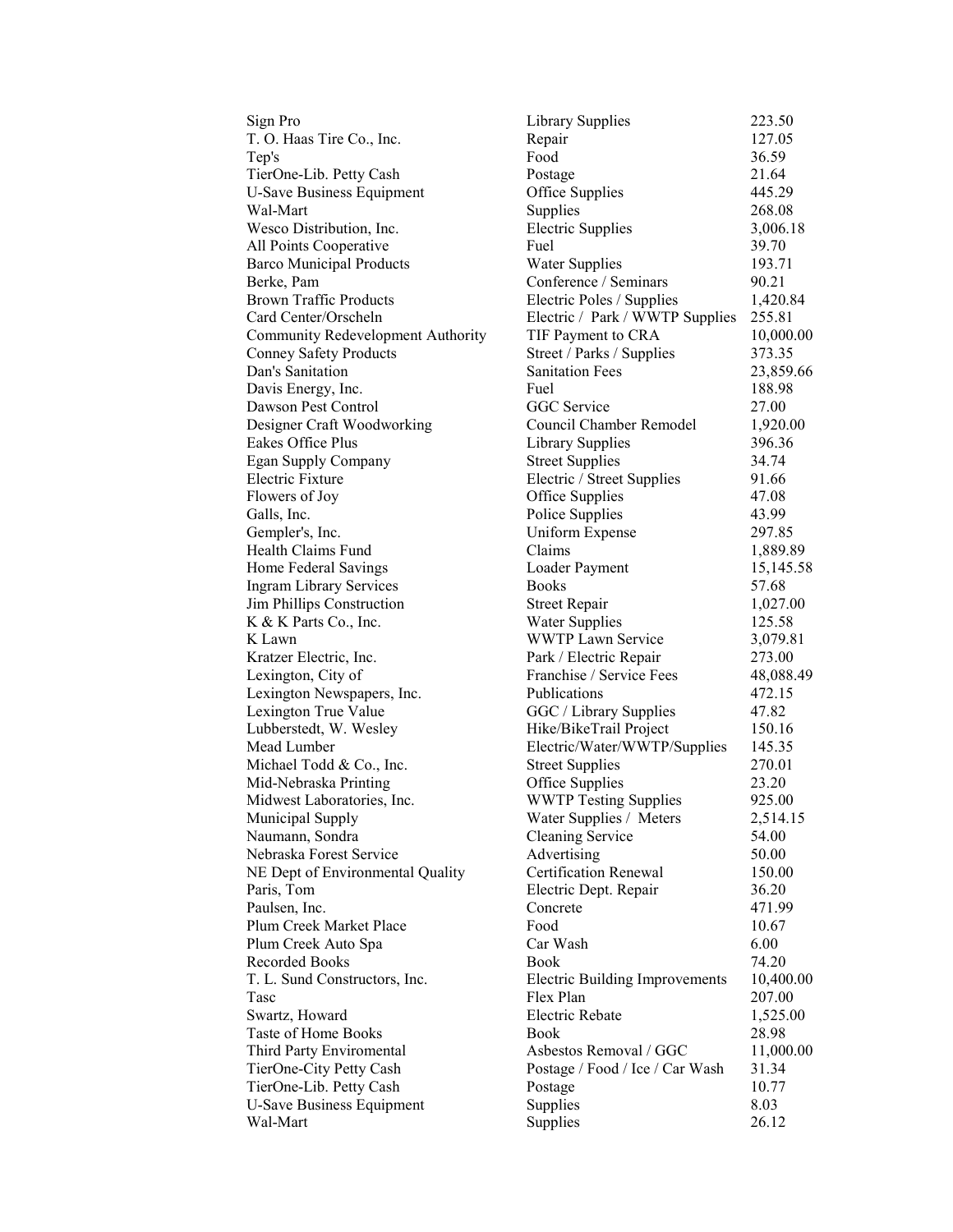|                               | Wengert, Allan<br>Wheeled Coach Industries, Inc.<br>Zlatkovsky, David |                                                                                                                                                                                                                                                                                                                                                                                                                                                                                                                                                                                                                                                                                                                                     | Electric Rebate<br><b>Ambulance Supplies</b><br>Electric Rebate<br><b>TOTAL</b>                                                                                                                                                                                                                                                                                                                                                                                                                                                                                                                                                                                                                                                                                 | 900.00<br>327.14<br>1,025.00<br>139,858.25 |
|-------------------------------|-----------------------------------------------------------------------|-------------------------------------------------------------------------------------------------------------------------------------------------------------------------------------------------------------------------------------------------------------------------------------------------------------------------------------------------------------------------------------------------------------------------------------------------------------------------------------------------------------------------------------------------------------------------------------------------------------------------------------------------------------------------------------------------------------------------------------|-----------------------------------------------------------------------------------------------------------------------------------------------------------------------------------------------------------------------------------------------------------------------------------------------------------------------------------------------------------------------------------------------------------------------------------------------------------------------------------------------------------------------------------------------------------------------------------------------------------------------------------------------------------------------------------------------------------------------------------------------------------------|--------------------------------------------|
| <b>PUBLIC COMMENT:</b>        |                                                                       | Matt Fitzgerald commented on a dog attack on his 4 year old son on March 25,<br>2007. He presented a letter written by the boy's grandmother and pictures of the<br>injuries. He requested that the Council review the current ordinances regarding<br>vicious dogs. He also thanked the City Police department and the Lexington<br>Volunteer Fire department for their response after the attack and the concern<br>within the following days. Kevin Kunnemann expressed his concerns regarding<br>vicious dogs in the city and the surrounding area. He urged Council to consider<br>support of a county and/or state wide ban on such dogs. Members of the<br>Council expressed their deep regret that such an attack occurred. |                                                                                                                                                                                                                                                                                                                                                                                                                                                                                                                                                                                                                                                                                                                                                                 |                                            |
| <b>PUBLIC HEARING:</b>        |                                                                       | Mayor Fagot opened the public hearing regarding a special use permit application<br>by Roberts Cattle Company for feedlot expansion. Dan Roberts explained the<br>expansion plans. Pepplitsch noted that the Planning Commission has<br>recommended approval of the application. Following discussion, the public<br>hearing was closed. Moved by Tomasek, seconded by Miller, to approve the<br>special use permit application. Roll call. Voting "aye" were Bennett, Miller,<br>Tomasek, Fagot. Salem abstained. Motion carries.                                                                                                                                                                                                  |                                                                                                                                                                                                                                                                                                                                                                                                                                                                                                                                                                                                                                                                                                                                                                 |                                            |
| <b>AUDIT REPORT:</b>          |                                                                       | Motion carried.                                                                                                                                                                                                                                                                                                                                                                                                                                                                                                                                                                                                                                                                                                                     | Linda Erickson of Contryman Associates presented the Fiscal Year 2006<br>Audit Report to Council, and asked the Audit Committee for their<br>comments. An unqualified report was issued. Following discussion, moved<br>by Tomasek, seconded by Miller, to accept the audit report as presented.<br>Roll call. Voting "aye" were Bennett, Salem, Miller, Tomasek, Fagot.                                                                                                                                                                                                                                                                                                                                                                                        |                                            |
| <b>ORDINANCE:</b>             |                                                                       |                                                                                                                                                                                                                                                                                                                                                                                                                                                                                                                                                                                                                                                                                                                                     | An ordinance entitled "AN ORDINANCE DIRECTING THE SALE OF THE<br>SOUTH 16.84 FEET OF LOT 3 AND ALL OF LOT 4, BLOCK 1, MacCOLL<br>AND LEFLANG'S SECOND ADDITION TO THE CITY OF LEXINGTON,<br>DAWSON COUNTY, NEBRASKA; TO PROVIDE FOR PUBLICATION<br>AND THE RIGHT OF REMONSTRANCE" was read. Following discussion,<br>moved by Tomasek, seconded by Salem, to suspend rules regarding reading<br>of ordinance on three separate occasions. Roll call. Voting "aye" were<br>Miller, Bennett, Salem, Tomasek, Fagot. Motion carried.<br>Ordinance No. 2228 was again read by title. Moved by Salem, seconded by<br>Miller, to approve Ordinance No. 2228 on final reading. Roll call. Voting<br>"aye" were Tomasek, Bennett, Miller, Salem, Fagot. Motion carried. |                                            |
| <b>SPEED LIMIT ORDINANCE:</b> |                                                                       | Miller, Bennett, Tomasek, Fagot. Motion carried.                                                                                                                                                                                                                                                                                                                                                                                                                                                                                                                                                                                                                                                                                    | An ordinance entitled AN ORDINANCE TO AMEND SECTION 16-41 OF<br>THE LEXINGTON CITY CODE; TO PROVIDE FOR SPEED LIMITS ON<br>AIRPORT ROAD; TO REPEAL ORIGINAL SECTION 16-41, AND ALL<br>OTHER ORDINANCES OR SECTIONS OF ORDINANCES IN CONFLICT<br>HEREWITH; AND TO PROVIDE FOR AN EFFECTIVE DATE AND FOR<br>PUBLICATION IN PAMPHLET FORM" was read. Following discussion,<br>moved by Tomasek, seconded by Bennett, to suspend rules regarding reading of<br>ordinance on three separate occasions. Roll call. Voting "aye" were Salem,                                                                                                                                                                                                                           |                                            |
|                               |                                                                       |                                                                                                                                                                                                                                                                                                                                                                                                                                                                                                                                                                                                                                                                                                                                     | Ordinance No. 2229 was again read by title. Moved by Miller, seconded by<br>Salem, to approve Ordinance No. 2229 on final reading. Roll call. Voting                                                                                                                                                                                                                                                                                                                                                                                                                                                                                                                                                                                                            |                                            |

"aye" were Bennett, Tomasek, Salem, Miller, Fagot. Motion carried.